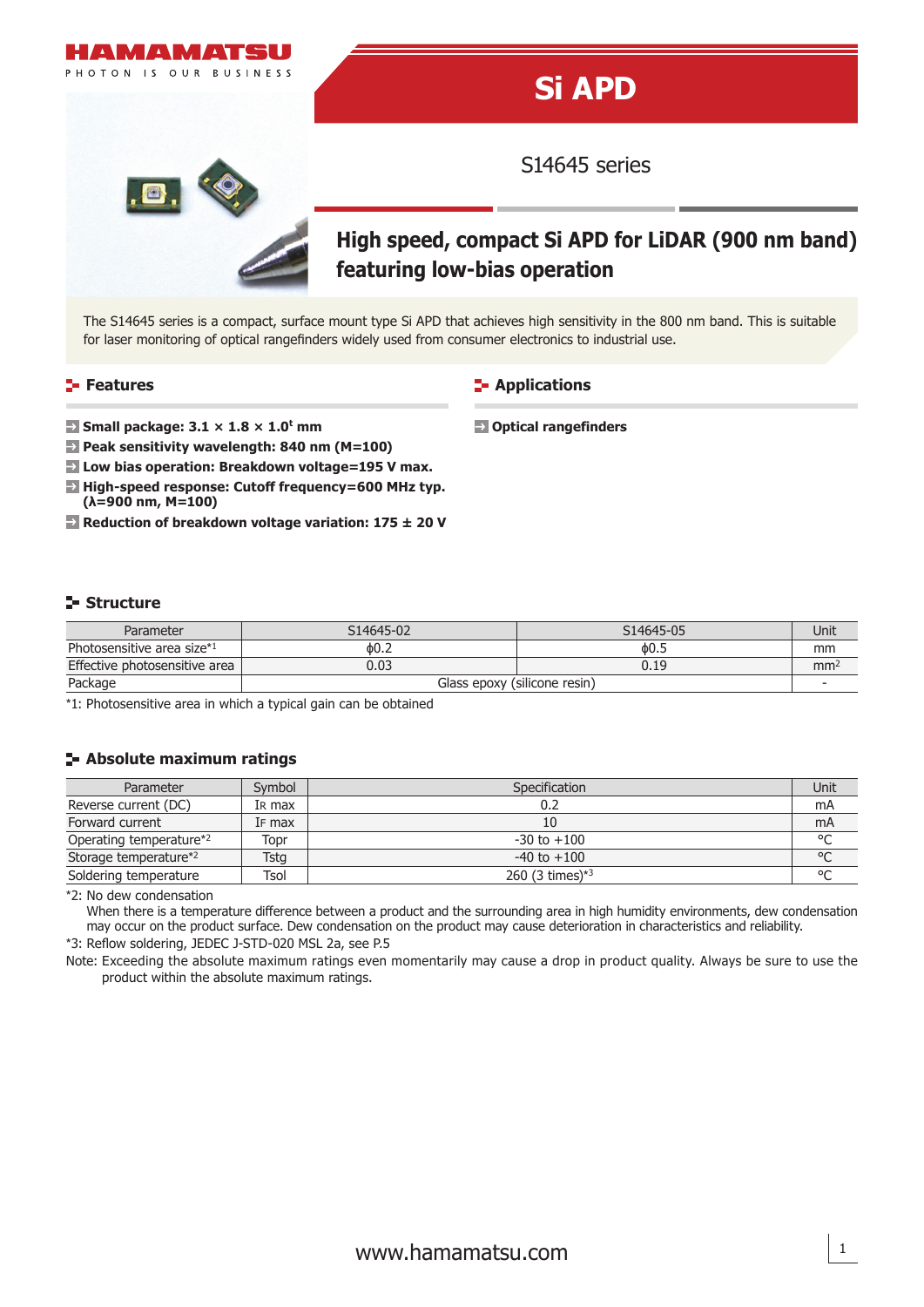|  |  |  |  | $\blacktriangleright$ Electrical and optical characteristics (Ta=25 °C) |  |  |
|--|--|--|--|-------------------------------------------------------------------------|--|--|
|--|--|--|--|-------------------------------------------------------------------------|--|--|

|                                | Symbol         | Condition                         | S14645-02                |      | S14645-05                |                          |      |                          |                    |
|--------------------------------|----------------|-----------------------------------|--------------------------|------|--------------------------|--------------------------|------|--------------------------|--------------------|
| Parameter                      |                |                                   | Min.                     | Typ. | Max.                     | Min.                     | Typ. | Max.                     | Unit               |
| Spectral response range        |                |                                   |                          |      |                          | 400 to 1100              |      |                          | nm                 |
| Peak sensitivity wavelength    | $\lambda p$    |                                   | $\overline{\phantom{0}}$ | 840  | $\overline{\phantom{a}}$ | $\overline{\phantom{a}}$ | 840  | $\overline{\phantom{a}}$ | nm                 |
| Photosensitivity               | <sub>S</sub>   | λ=900 nm, M=1                     | $\overline{\phantom{a}}$ | 0.5  | $\overline{\phantom{a}}$ | $\overline{\phantom{a}}$ | 0.5  | $\overline{\phantom{a}}$ | A/W                |
| Quantum efficiency             | QE             | $\lambda = 900$ nm, M=1           | $\overline{\phantom{0}}$ | 70   | $\overline{\phantom{a}}$ | $\overline{\phantom{a}}$ | 70   | $\overline{\phantom{0}}$ | $\frac{0}{0}$      |
| Breakdown voltage              | <b>VBR</b>     | ID=100 µA                         | 155                      | 175  | 195                      | 155                      | 175  | 195                      | V                  |
| Temperature coefficient of VBR | <b>ATVBR</b>   |                                   | $\overline{\phantom{0}}$ | 1.1  | $\overline{\phantom{a}}$ | $\overline{\phantom{a}}$ | 1.1  | Ξ.                       | $V$ /°C            |
| Dark current                   | I <sub>D</sub> | M=100                             | $\overline{\phantom{a}}$ | 40   | 400                      | $\overline{\phantom{a}}$ | 80   | 800                      | DA                 |
| Temperature coefficient of ID  | $\Delta T$ ID  | $M = 100$                         | $\overline{\phantom{0}}$ | 1.1  | $\overline{\phantom{0}}$ | $\overline{\phantom{a}}$ | 1.1  | $\overline{\phantom{a}}$ | times/ $\degree$ C |
| Cutoff frequency               | fc             | M=100, RL=50 Ω<br>λ=900 nm, -3 dB |                          | 600  |                          |                          | 600  | $\overline{\phantom{a}}$ | <b>MHz</b>         |
| Terminal capacitance           | Ct             | $M=100$ , f=1 MHz                 | $\overline{\phantom{0}}$ | 0.5  | $\overline{\phantom{0}}$ | $\overline{\phantom{a}}$ | 1.0  | $\overline{\phantom{a}}$ | pF                 |
| Excess noise figure            | X              | M=100, λ=900 nm                   | $\overline{\phantom{a}}$ | 0.3  | $\overline{\phantom{a}}$ | $\overline{\phantom{a}}$ | 0.3  | $\overline{\phantom{a}}$ |                    |
| Gain                           | M              | lλ=900 nm                         | $\overline{\phantom{0}}$ | 100  | $\overline{\phantom{0}}$ | $\overline{\phantom{a}}$ | 100  | $\overline{\phantom{a}}$ |                    |

#### **Spectral response**



# **Quantum efficiency vs. wavelength**



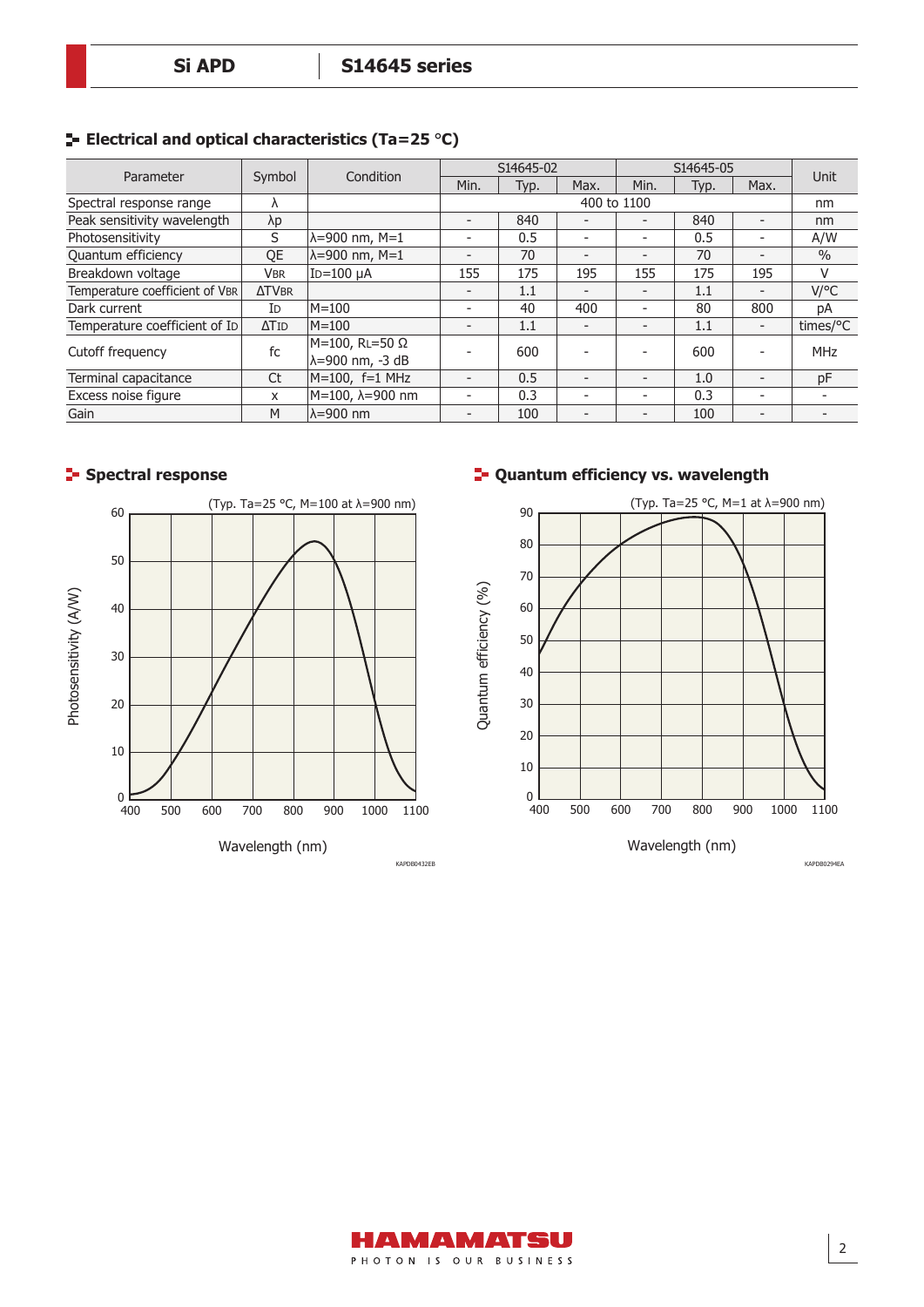

# (Typ. Ta=25 °C, f=1 MHz) 100 Terminal capacitance (pF) Terminal capacitance (pF) 10 S14645-05 1 S14645-02 0.1 0 50 100 150 Reverse voltage (V)

#### **Gain vs. reverse voltage**





# **Terminal capacitance vs. reverse voltage**

KAPDB0434EA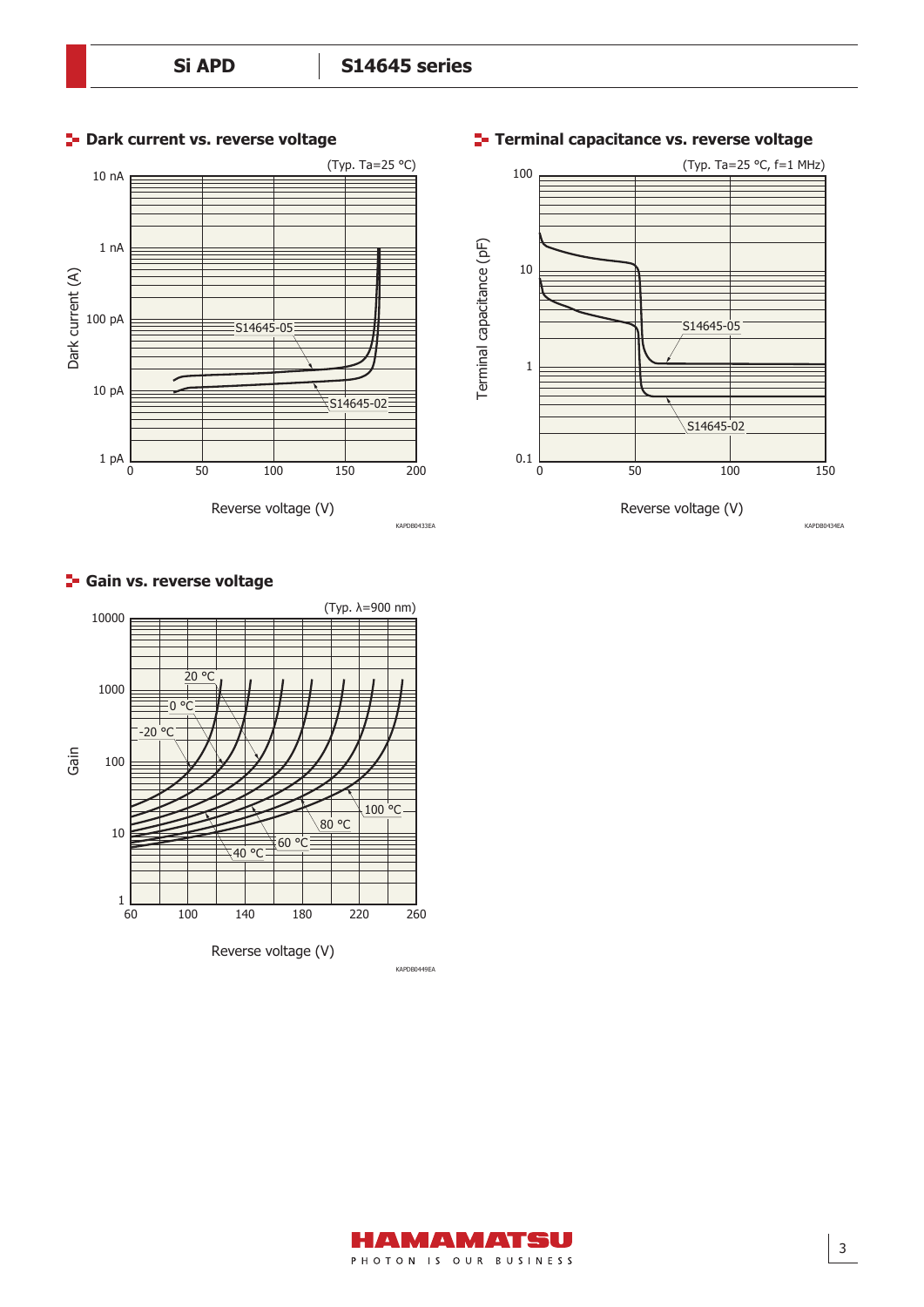#### **P** Directivity



KAPDB0450EA

## **P** Dimensional outline (unit: mm)



Photosensitive surface



 $X, Y ≤ ±0.2$ 

Position accuracy of photosensitive area:

KAPDB0450A  $1.2$  1.5 1.2 1.6

Recommended land pattern Tolerance unless otherwise noted: ±0.2

| Type no.  | А    |
|-----------|------|
| S14645-02 | ф0.2 |
| S14645-05 | ዕ0.5 |

KAPDA0202EA

4

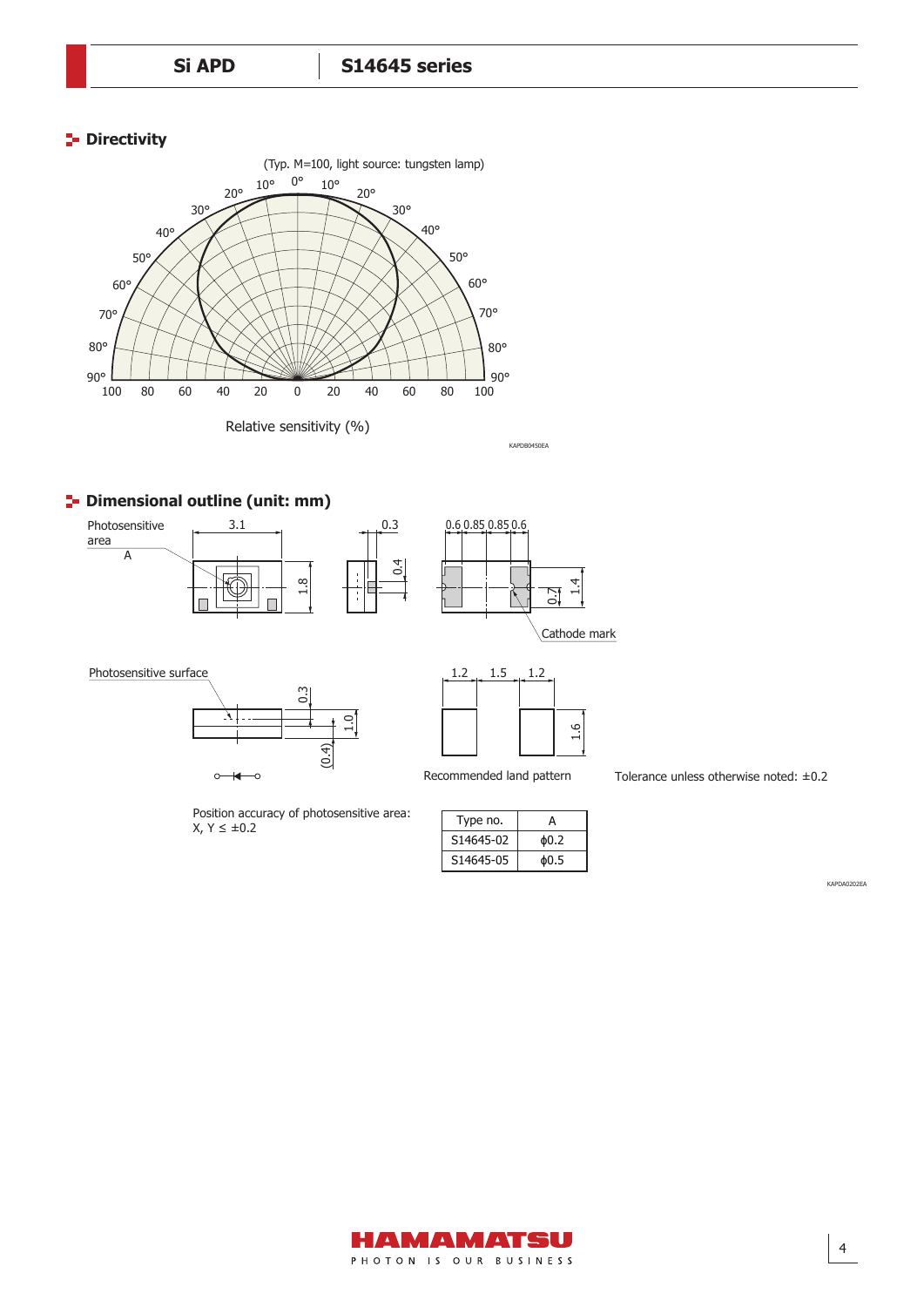#### **Standard packing specifications**

Reel (conforms to JEITA ET-7200)

| Jute <sup>.</sup><br>diameter | $max+2r$<br>diameter<br>⊣up | .<br>ape<br>width | $+2415$<br>Material            | .<br>characterístics<br>rostatic<br>$\overline{\phantom{a}}$ |
|-------------------------------|-----------------------------|-------------------|--------------------------------|--------------------------------------------------------------|
| <b>b180</b><br>mm.            | mm<br>ФЬί                   | mm                | DC<br>$\overline{\phantom{0}}$ | ∴ ∩nd∙<br>evitive.<br>пно                                    |

Embossed tape (unit: mm, material: PS, conductive)



■ Packing quantity 1000 pcs/reel

■ Packing type

Reel and desiccant in moisture-proof packaging (vaccum-sealed)



## **Recommended reflow soldering conditions**

Time

- ∙ After unpacking, store the device in an environment at a temperature of 30 °C or less and a humidity of 60% or less, and perform reflow soldering within 4 weeks.
- ∙ The effect that the product receives during reflow soldering varies depending on the circuit board and the reflow oven that are used. When you set reflow soldering conditions, check that problems do not occur in the product by testing out the conditions in advance.

**KMPDB0405EC**